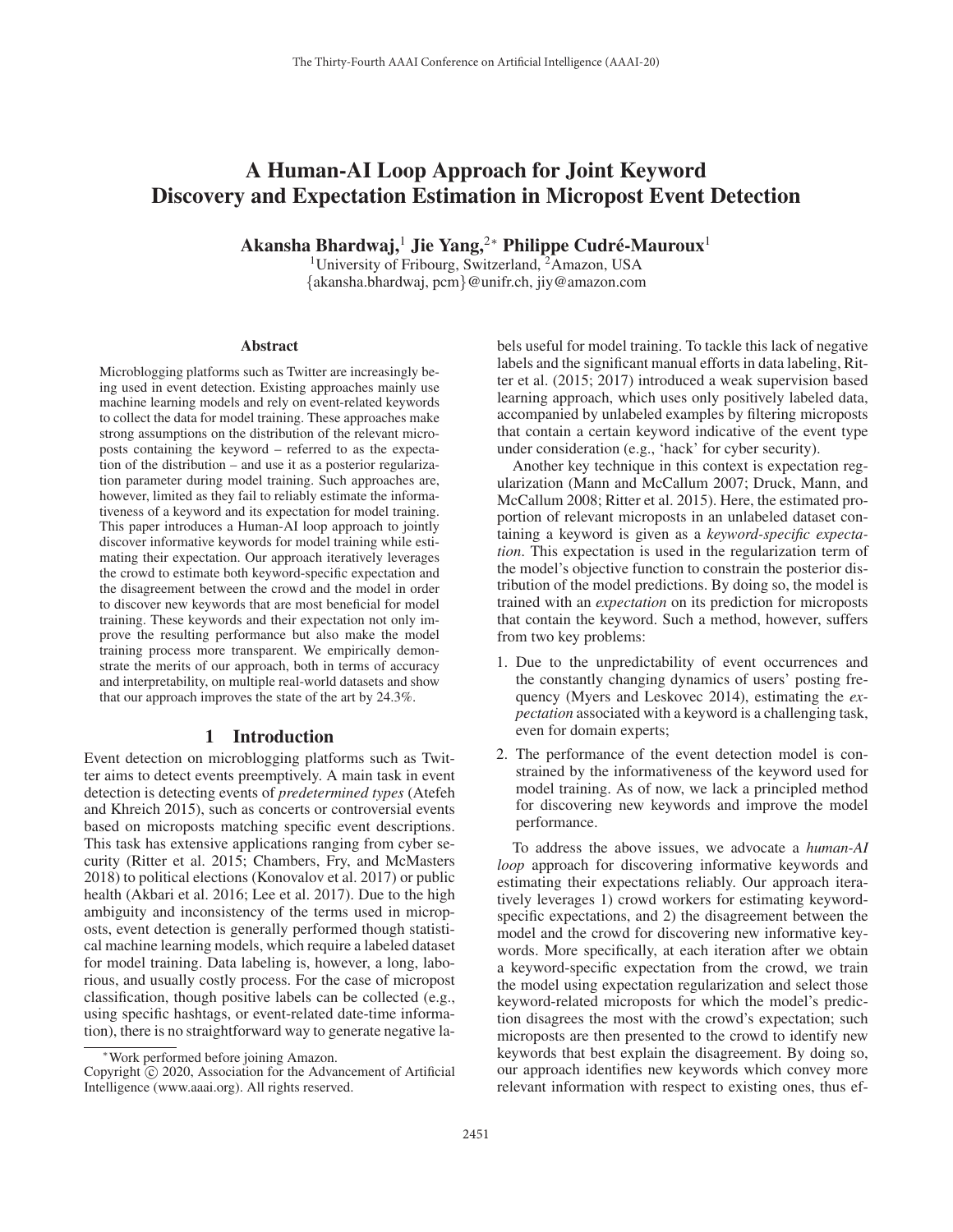fectively boosting model performance. By exploiting the disagreement between the model and the crowd, our approach can make efficient use of the crowd, which is of critical importance in a human-in-the-loop context (Yan et al. 2011; Yang et al. 2018). An additional advantage of our approach is that by obtaining new keywords that improve model performance over time, we are able to gain insight into how the model learns for specific event detection tasks. Such an advantage is particularly useful for event detection using complex models, e.g., deep neural networks, which are intrinsically hard to understand (Ribeiro, Singh, and Guestrin 2016; Doshi-Velez and Kim 2017).

An additional challenge in involving crowd workers is that their contributions are not fully reliable (Vaughan 2018). In the crowdsourcing literature, this problem is usually tackled with probabilistic latent variable models (Dawid and Skene 1979; Whitehill et al. 2009; Zheng et al. 2017), which are used to perform truth inference by aggregating a redundant set of crowd contributions. Our human-AI loop approach improves the inference of keyword expectation by aggregating contributions not only from the crowd but also from the model. This, however, comes with its own challenge as the model's predictions are further dependent on the results of expectation inference, which is used for model training. To address this problem, we introduce a unified probabilistic model that seamlessly integrates expectation inference and model training, thereby allowing the former to benefit from the latter while resolving the inter-dependency between the two.

To the best of our knowledge, we are the first to propose a human-AI loop approach that iteratively improves machine learning models for event detection. In summary, our work makes the following key contributions:

- A novel human-AI loop approach for micropost event detection that jointly discovers informative keywords and estimates their expectation;
- A unified probabilistic model that infers keyword expectation and simultaneously performs model training;
- An extensive empirical evaluation of our approach on multiple real-world datasets demonstrating that our approach significantly improves the state of the art by an average of 24.3% AUC.

The rest of this paper is organized as follows. First, we present our human-AI loop approach in Section 2. Subsequently, we introduce our proposed probabilistic model in Section 3. The experimental setup and results are presented in Section 4. Finally, we briefly cover related work in Section 5 before concluding our work in Section 6.

### 2 The Human-AI Loop Approach

Given a set of labeled and unlabeled microposts, our goal is to extract informative keywords and estimate their expectations in order to train a machine learning model. To achieve this goal, our proposed human-AI loop approach comprises two crowdsourcing tasks, i.e., micropost classification followed by keyword discovery, and a unified probabilistic model for expectation inference and model training.

Figure 1 presents an overview of our approach. Next, we describe our approach from a process-centric perspective.

Following previous studies (Ritter et al. 2015; Chang, Teng, and Zhang 2016; Chambers, Fry, and McMasters 2018), we collect a set of unlabeled microposts  $U$  from a microblogging platform and post-filter, using an initial (set of) *keyword(s)*, those microposts that are potentially relevant to an event category. Then, we collect a set of event-related microposts (i.e., positively labeled microposts)  $\mathcal{L}$ , post-filtering with a list of seed events.  $U$  and  $\mathcal L$  are used together to train a discriminative model (e.g., a deep neural network) for classifying the relevance of microposts to an event. We denote the target model as  $p_{\theta}(y|x)$ , where  $\theta$  is the model parameter to be learned and  $y$  is the label of an arbitrary micropost, represented by a bag-of-words vector  $x$ . Our approach iterates several times  $t = \{1, 2, ...\}$  until the performance of the target model converges. Each iteration starts from the initial keyword(s) or the new keyword(s) discovered in the previous iteration. Given such a keyword, denoted by  $w^{(t)}$ , the iteration starts by sampling microposts containing the keyiteration starts by sampling microposts containing the keyword from  $U$ , followed by dynamically creating micropost classification tasks and publishing them on a crowdsourcing platform.

Micropost Classification. The micropost classification task requires crowd workers to label the selected microposts into two classes: event-related and non event-related. In particular, workers are given instructions and examples to differentiate *event-instance* related microposts and *general eventcategory* related microposts. Consider, for example, the following microposts in the context of *Cyber attack* events, both containing the keyword 'hack':

#### *Credit firm Equifax says 143m Americans' social security numbers exposed in hack*

This micropost describes an instance of a cyber attack event that the target model should identify. This is, therefore, an *event-instance* related micropost and should be considered as a positive example. Contrast this with the following example:

### *Companies need to step their cyber security up*

This micropost, though related to cyber security in general, does not mention an instance of a cyber attack event, and is of no interest to us for event detection. This is an example of a general *event-category* related micropost and should be considered as a negative example.

In this task, each selected micropost is labeled by multiple crowd workers. The annotations are passed to our probabilistic model for expectation inference and model training. Expectation Inference & Model Training. Our probabilistic model takes crowd-contributed labels and the model trained in the previous iteration as input. As output, it generates a keyword-specific expectation, denoted as  $e^{(t)}$ , and an improved version of the micropost classification model an improved version of the micropost classification model, denoted as  $p_{\theta(t)}(y|x)$ . The details of our probabilistic model are given in Section 3.

Keyword Discovery. The keyword discovery task aims at discovering a new keyword (or a set of keywords) that is most informative for model training with respect to existing keywords. To this end, we first apply the current model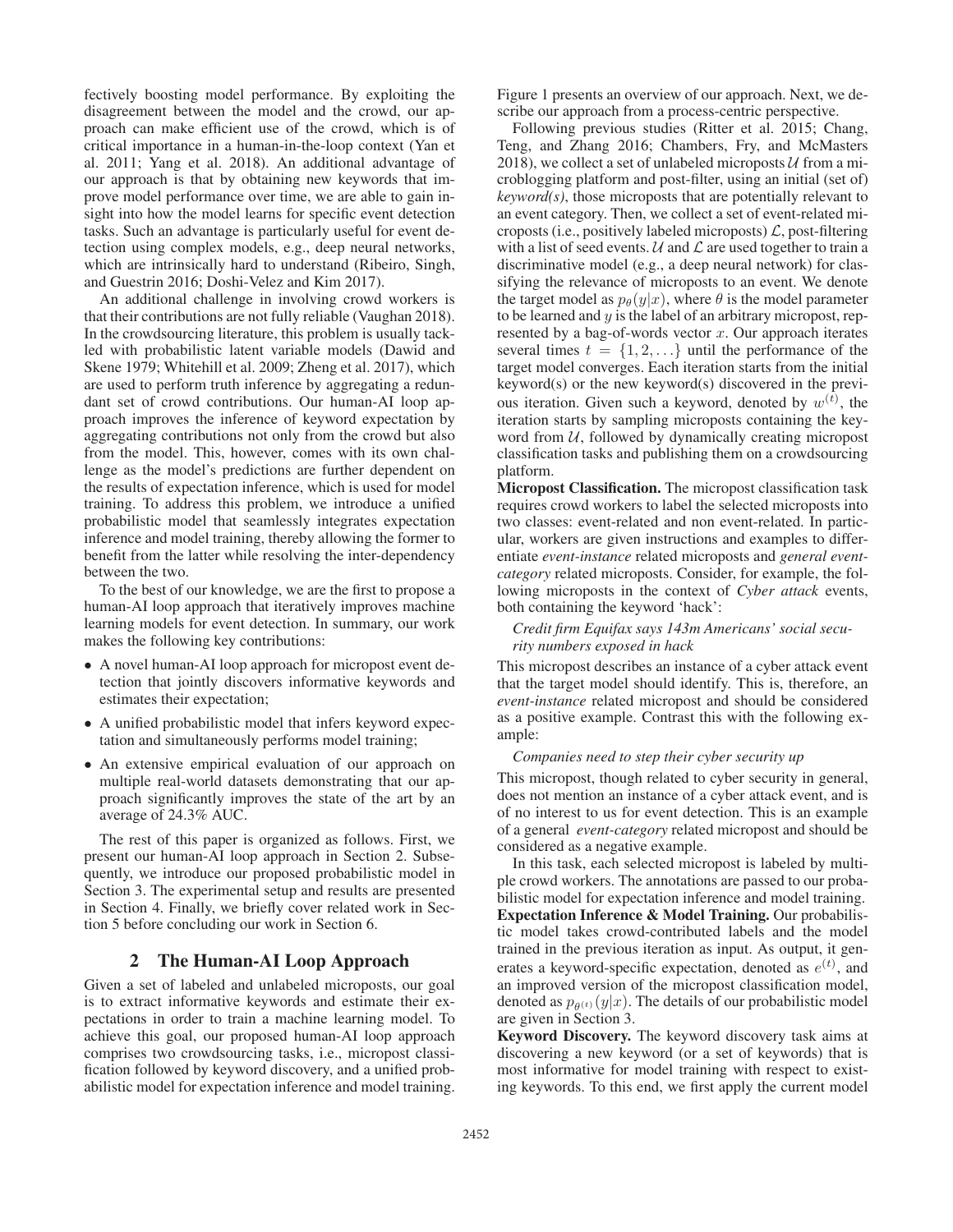

Figure 1: An overview of our proposed human-AI loop approach. Starting from a (set of) new keyword(s), our approach is based on the following processes: 1) *Micropost Classification*, which samples a subset of the unlabeled microposts containing the keyword and asks crowd workers to label these microposts; 2) *Expectation Inference & Model Training*, which generates a keyword-specific expectation and a micropost classification model for event detection; 3) *Keyword Discovery*, which applies the trained model and calculates the disagreement between model prediction and the keyword-specific expectation for discovering new keywords, again by leveraging crowdsourcing.

 $p_{\theta^{(t)}}(y|x)$  on the unlabeled microposts U. For those that contain the keyword  $w^{(t)}$ , we calculate the disagreement be-<br>tween the model predictions and the keyword-specific extween the model predictions and the keyword-specific *ex*pectation  $e^{(t)}$ :

$$
Disagreement(x_i) = |p_{\theta^{(t)}}(y_i|x_i) - e^{(t)}|,
$$
\n(1)

and select the ones with the highest disagreement for keyword discovery. These selected microposts are supposed to contain information that can *explain* the disagreement between the model prediction and keyword-specific expectation, and can thus provide information that is most different from the existing set of keywords for model training.

For instance, our study shows that the expectation for the keyword 'hack' is 0.20, which means only 20% of the initial set of microposts retrieved with the keyword are eventrelated. A micropost selected with the highest disagreement (Eq. 1), whose likelihood of being event-related as predicted by the model is 99.9%, is shown as an example below:

*RT @xxx: Hong Kong securities brokers hit by cyber attacks, may face more: regulator #cyber #security #hacking https://t.co/rC1s9CB*

This micropost contains keywords that can better indicate the relevance to a cyber security event than the initial keyword 'hack', e.g., 'securities', 'hit', and 'attack'.

Note that when the keyword-specific expectation  $e^{(t)}$  in Equation 1 is high, the selected microposts will be the ones that contain keywords indicating the irrelevance of the microposts to an event category. Such keywords are also useful for model training as they help improve the model's ability to identify irrelevant microposts.

To identify new keywords in the selected microposts, we again leverage crowdsourcing, as humans are typically better than machines at providing specific explanations (Mc-Donnell et al. 2016; Chang, Harper, and Terveen 2016). In the crowdsourcing task, workers are first asked to find those microposts where the model predictions are deemed correct. Then, from those microposts, workers are asked to find the

keyword that best indicates the class of the microposts as predicted by the model. The keyword most frequently identified by the workers is then used as the initial keyword for the following iteration. In case multiple keywords are selected, e.g., the top-N frequent ones, workers will be asked to perform N micropost classification tasks for each keyword in the next iteration, and the model training will be performed on multiple keyword-specific expectations.

### 3 Unified Probabilistic Model

This section introduces our probabilistic model that infers keyword expectation and trains the target model simultaneously. We start by formalizing the problem and introducing our model, before describing the model learning method.

Problem Formalization. We consider the problem at iteration t where the corresponding keyword is  $w^{(t)}$ . In the cur-<br>rent iteration, let  $\mathcal{U}^{(t)} \subset \mathcal{U}$  denote the set of all microposts rent iteration, let  $\mathcal{U}^{(t)} \subset \mathcal{U}$  denote the set of all microposts containing the keyword and  $\mathcal{M}^{(t)} = \{x_m\}_{m=1}^M \subset \mathcal{U}^{(t)}$  be the randomly selected subset of M microposts labeled by N the randomly selected subset of M microposts labeled by N<br>crowd workers  $C = \{c_n\}^N$ . The annotations form a macrowd workers  $C = \{c_n\}_{n=1}^N$ . The annotations form a ma-<br>trix  $A \in \mathbb{R}^{M \times N}$  where  $A_{mn}$  is the label for the micropost trix  $\mathbf{A} \in \mathbb{R}^{M \times N}$  where  $\mathbf{A}_{mn}$  is the label for the micropost  $x_m$  contributed by crowd worker  $c_n$ . Our goal is to infer the keyword-specific expectation  $e^{(t)}$  and train the target model by learning the model parameter  $\theta^{(t)}$ . An additional parameter of our probabilistic model is the reliability of crowd eter of our probabilistic model is the reliability of crowd workers, which is essential when involving crowdsourcing. Following Dawid and Skene (Dawid and Skene 1979; Zheng et al. 2017), we represent the annotation reliability of worker  $c_n$  by a latent confusion matrix  $\pi^{(n)}$ , where the *rs*-th element  $\pi_{rs}^{(n)}$  denotes the probability of  $c_n$  labeling a micropost as class  $r$  given the true class  $s$ .

#### Expectation as Model Posterior

First, we introduce an expectation regularization technique for the weakly supervised learning of the target model  $p_{\theta(t)}(y|x)$ . In this setting, the objective function of the tar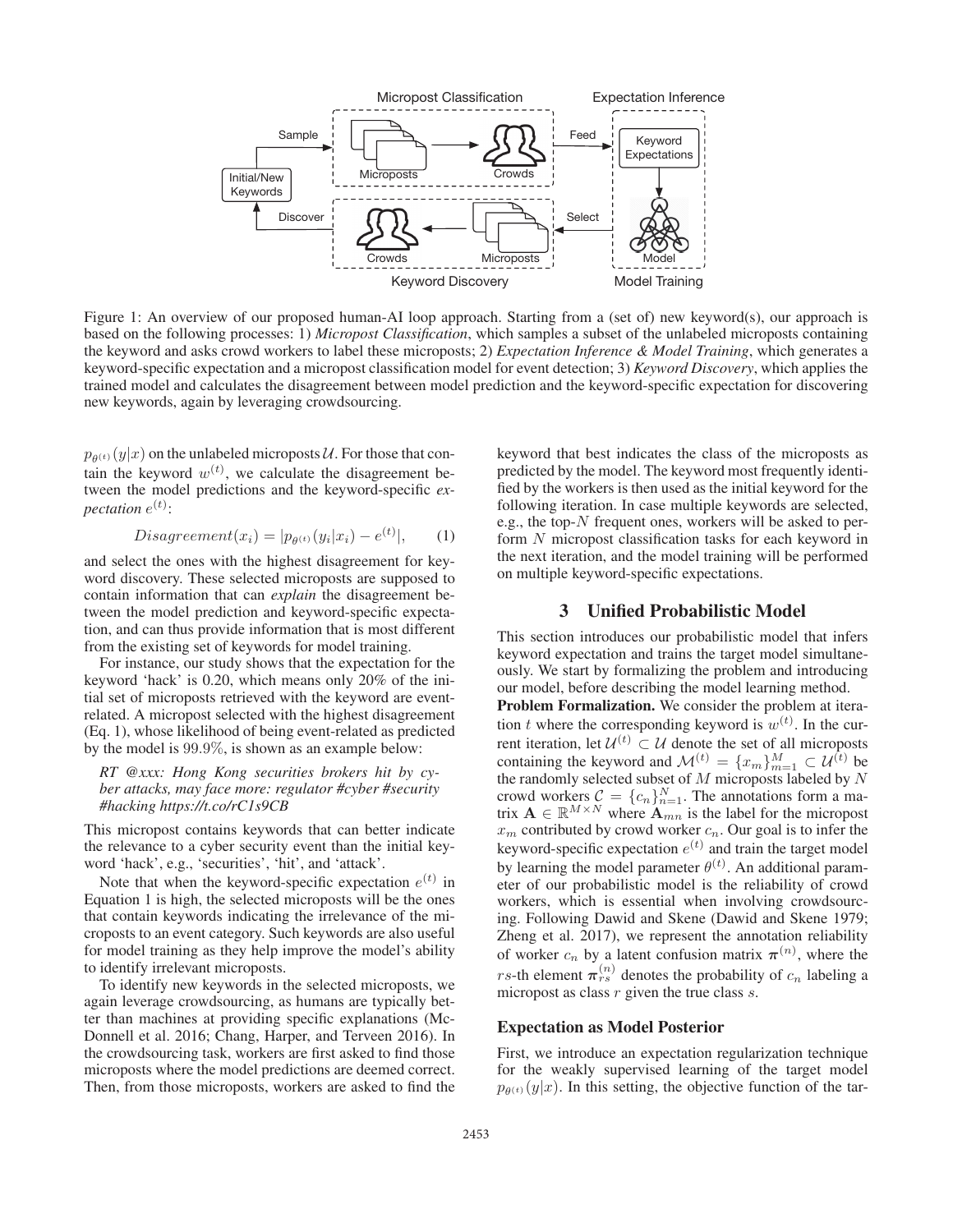get model is composed of two parts, corresponding to the labeled microposts  $\mathcal L$  and the unlabeled ones  $\mathcal U$ .

The former part aims at maximizing the likelihood of the labeled microposts:

$$
\mathcal{J}_1 = \sum_{i=1}^{L} \log p_{\theta}(y_i | x_i) + \log p_{\sigma}(\theta), \tag{2}
$$

where we assume that  $\theta$  is generated from a prior distribution (e.g., Laplacian or Gaussian) parameterized by  $\sigma$ .

To leverage unlabeled data for model training, we make use of the expectations of existing keywords, i.e.,  $\{(w^{(1)},\)$  $e^{(1)}$ , ...,  $(w^{(t-1)}, e^{(t-1)}), (w^{(t)}, e^{(t)})\}$  (Note that  $e^{(t)}$  is inferred) as a regularization term to constrain model training ferred), as a regularization term to constrain model training. To do so, we first give the model's expectation for each keyword  $w^{(k)}$  (1 < k < t) as follows:

$$
\mathbb{E}_{x \sim \mathcal{U}^{(k)}}(y) = \frac{1}{|\mathcal{U}^{(k)}|} \sum_{x_i \in \mathcal{U}^{(k)}} p_{\theta}(y_i | x_i), \tag{3}
$$

which denotes the empirical expectation of the model's posterior predictions on the unlabeled microposts  $\mathcal{U}^{(k)}$  containing keyword  $w^{(k)}$ . Expectation regularization can then be formulated as the regularization of the distance between the formulated as the regularization of the distance between the Bernoulli distribution parameterized by the model's expectation and the expectation of the existing keyword:

$$
\mathcal{J}_2 = -\lambda \sum_{k=1}^{t} D_{KL}[Ber(e^{(k)}) \| Ber(\mathbb{E}_{x \sim \mathcal{U}^{(k)}}(y))], \quad (4)
$$

where  $D_{KL}[\cdot||\cdot]$  denotes the KL-divergence between the Bernoulli distributions  $Ber(e^{(k)})$  and  $Ber(\mathbb{E}_{x\sim\mathcal{U}^{(k)}}(y))$ ,<br>and  $\lambda$  controls the strength of expectation regularization and  $\lambda$  controls the strength of expectation regularization.

#### Expectation as Class Prior

To learn the keyword-specific expectation  $e^{(t)}$  and the crowd worker reliability  $\pi^{(n)}$  ( $1 \leq n \leq N$ ), we model the likelihood of the crowd-contributed labels **A** as a function of these parameters. In this context, we view the expectation as the class prior, thus performing expectation inference as the learning of the class prior. By doing so, we connect expectation inference with model training.

Specifically, we model the likelihood of an arbitrary crowd-contributed label  $A_{mn}$  as a mixture of multinomials where the prior is the keyword-specific expectation  $e^{(t)}$ :

$$
p(\mathbf{A}_{mn}) = \sum_{s}^{K} e_s^{(t)} \pi_{rs}^{(n)},
$$
\n(5)

where  $e_s^{(t)}$  is the probability of the ground truth label be-<br>ing s given the keyword-specific expectation as the class ing s given the keyword-specific expectation as the class<br>prior:  $K$  is the set of possible ground truth labels (binary prior;  $K$  is the set of possible ground truth labels (binary in our context); and  $r = A_{mn}$  is the crowd-contributed label. Then, for an individual micropost  $x_m$ , the likelihood of crowd-contributed labels  $A_m$ : is given by:

$$
p(\mathbf{A}_{m:}) = \sum_{s}^{K} e_s^{(t)} \prod_{n=1}^{N} \pi_{rs}^{(n)}.
$$
 (6)



Figure 2: Our proposed probabilistic model contains the target model (on the left) and the generative model for crowdcontributed labels (on the right), connected by keywordspecific expectation.

Therefore, the objective function for maximizing the likelihood of the entire annotation matrix **A** can be described as:

$$
\mathcal{J}_3 = \sum_{m=1}^{M} \log p(\mathbf{A}_{m:}). \tag{7}
$$

### Unified Probabilistic Model

Integrating model training with expectation inference, the overall objective function of our proposed model is given by:

$$
\mathcal{J} = \mathcal{J}_1 + \mathcal{J}_2 + \mathcal{J}_3. \tag{8}
$$

Figure 2 depicts a graphical representation of our model, which combines the target model for training (on the left) with the generative model for crowd-contributed labels (on the right) through a keyword-specific expectation.

Model Learning. Due to the unknown ground truth labels of crowd-annotated microposts  $(y_m$  in Figure 2), we resort to expectation maximization for model learning. The learning algorithm iteratively takes two steps: the E-step and the M-step. The E-step infers the ground truth labels given the current model parameters. The M-step updates the model parameters, including the crowd reliability parameters  $\pi^{(n)}$  $(1 \le n \le N)$ , the keyword-specific expectation  $e^{(t)}$ , and the parameter of the target model  $\theta^{(t)}$ . The E-step and the crowd parameter of the target model  $\theta^{(t)}$ . The E-step and the crowd<br>parameter undate in the M-step are similar to the Dawidparameter update in the M-step are similar to the Dawid-Skene model (Dawid and Skene 1979). The keyword expectation is inferred by taking into account both the crowdcontributed labels and the model prediction:

$$
e^{(t)} \propto \frac{1}{M} \sum_{m=1}^{M} y_m \times \frac{1}{|\mathcal{U}^{(t)}|} \sum_{x_i \in \mathcal{U}^{(t)}} p_{\theta}(y_i | x_i). \tag{9}
$$

The parameter of the target model is updated by gradient descent. For example, when the target model to be trained is a deep neural network, we use back-propagation with gradient descent to update the weight matrices.

### 4 Experiments and Results

This section presents our experimental setup and results for evaluating our approach. We aim at answering the following questions: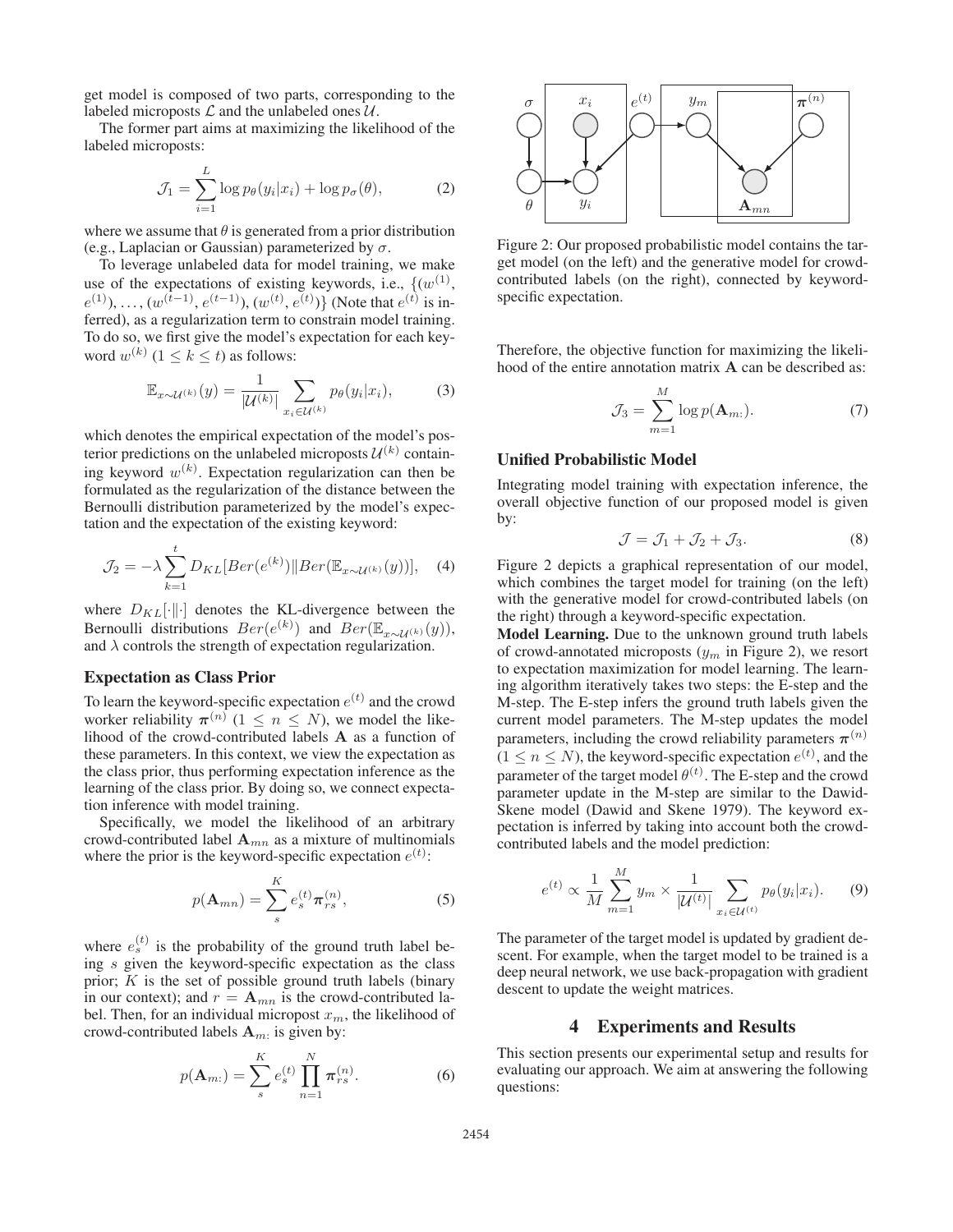Table 1: Statistics of the datasets in our experiments.

| <b>Dataset</b>  | #Positive | #Unlabeled | #Test |  |  |
|-----------------|-----------|------------|-------|--|--|
| CyberAttack     | 2.600     | 86,000     | 500   |  |  |
| PoliticianDeath | 900       | 7,000      | 500   |  |  |

- Q1: How effectively does our proposed human-AI loop approach enhance the state-of-the-art machine learning models for event detection?
- **Q2**: How well does our keyword discovery method work compare to existing keyword expansion methods?
- Q3: How effective is our approach using crowdsourcing at obtaining new keywords compared with an approach labelling microposts for model training under the same cost?
- **Q4**: How much benefit does our unified probabilistic model bring compared to methods that do not take crowd reliability into account?

#### Experimental Setup

Datasets. We perform our experiments with two predetermined event categories: cyber security (*CyberAttack*) and death of politicians (*PoliticianDeath*). These event categories are chosen as they are representative of important event types that are of interest to many governments and companies. The need to create our own dataset was motivated by the lack of public datasets for event detection on microposts. The few available datasets do not suit our requirements. For example, the publicly available *Events-2012 Twitter dataset* (McMinn, Moshfeghi, and Jose 2013) contains generic event descriptions such as *Politics*, *Sports*, *Culture* etc. Our work targets more specific event categories (Bhardwaj et al. 2019). Following previous studies (Ritter et al. 2015), we collect event-related microposts from Twitter using 11 and 8 seed events (see Section 2) for *Cyber-Attack* and *PoliticianDeath*, respectively. Unlabeled microposts are collected by using the keyword 'hack' for *CyberAttack*, while for *PoliticianDeath*, we use a set of keywords related to 'politician' and 'death' (such as 'bureaucrat', 'dead' etc.) For each dataset, we randomly select 500 tweets from the unlabeled subset and manually label them for evaluation. Table 1 shows key statistics from our two datasets.

Comparison Methods. To demonstrate the generality of our approach on different event detection models, we consider Logistic Regression (LR) (Ritter et al. 2015) and Multilayer Perceptron (MLP) (Chambers, Fry, and McMasters 2018) as the target models. As the goal of our experiments is to demonstrate the effectiveness of our approach as a new model training technique, we use these widely used models. Also, we note that in our case other neural network models with more complex network architectures for event detection, such as the bi-directional LSTM (Chang, Teng, and Zhang 2016), turn out to be less effective than a simple feedforward network. For both LR and MLP, we evaluate our proposed human-AI loop approach for keyword discovery and expectation estimation by comparing against the weakly supervised learning method proposed by Ritter et al. (2015)

and Chang, Teng, and Zhang (2016) where only one initial keyword is used with an expectation estimated by an individual expert.

Parameter Settings. We empirically set optimal parameters based on a held-out validation set that contains 20% of the test data. These include the hyperparamters of the target model, those of our proposed probabilistic model, and the parameters used for training the target model. We explore MLP with 1, 2 and 3 hidden layers and apply a grid search in 32, 64, 128, 256, 512 for the dimension of the embeddings and that of the hidden layers. For the coefficient of expectation regularization, we follow Mann and McCallum (2007) and set it to  $\lambda = 10 \times \text{Habeled examples.}$  For model training, we use the Adam (Kingma and Ba 2014) optimization algorithm for both models.

Evaluation. Following Ritter et al. (2015) and Konovalov et al. (2017), we use accuracy and area under the precisionrecall curve (AUC) metrics to measure the performance of our proposed approach. We note that due to the imbalance in our datasets (20% positive microposts in *CyberAttack* and 27% in *PoliticianDeath*), accuracy is dominated by negative examples; AUC, in comparison, better characterizes the discriminative power of the model.

Crowdsourcing. We chose Level 3 workers on the Figure- $Eight<sup>1</sup>$  crowdsourcing platform for our experiments. The inter-annotator agreement in micropost classification is taken into account through the EM algorithm. For keyword discovery, we filter keywords based on the frequency of the keyword being selected by the crowd. In terms of costeffectiveness, our approach is motivated from the fact that crowdsourced data annotation can be expensive, and is thus designed with minimal crowd involvement. For each iteration, we selected 50 tweets for keyword discovery and 50 tweets for micropost classification per keyword. For a dataset with 80k tweets (e.g., *CyberAttack*), our approach only requires to manually inspect 800 tweets (for 8 keywords), which is only 1% of the entire dataset.

#### Results of our Human-AI Loop (Q1)

Table 2 reports the evaluation of our approach on both the *CyberAttack* and *PoliticianDeath* event categories. Our approach is configured such that each iteration starts with 1 new keyword discovered in the previous iteration.

Our approach improves LR by 5.17% (Accuracy) and 18.38% (AUC), and MLP by 10.71% (Accuracy) and 30.27% (AUC) on average. Such significant improvements clearly demonstrate that our approach is effective at improving model performance. We observe that the target models generally converge between the  $7<sup>th</sup>$  and  $9<sup>th</sup>$  iteration on both datasets when performance is measured by AUC. The performance can slightly degrade when the models are further trained for more iterations on both datasets. This is likely due to the fact that over time, the newly discovered keywords entail lower novel information for model training. For instance, for the *CyberAttack* dataset the new keyword in the 9<sup>th</sup> iteration '*election*' frequently co-occurs with the

<sup>1</sup> https://www.figure-eight.com/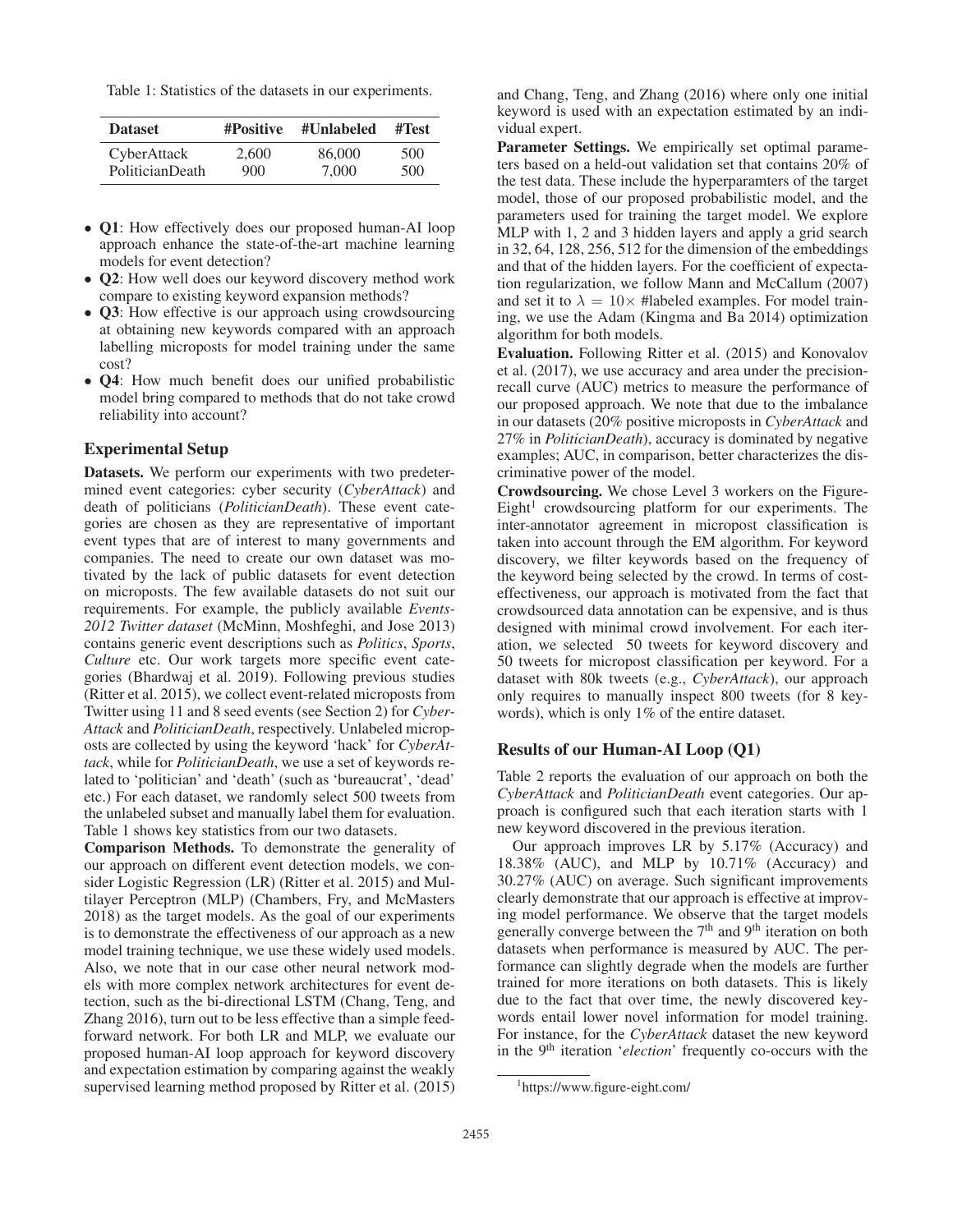Table 2: Performance of the target models trained by our proposed human-AI loop approach on the experimental datasets at different iterations. Results are given in percentage.

| <b>Dataset</b>      | <b>Method</b> | <b>Metric</b> | <b>Iteration</b> |       |       |       |       |       |       |       |       |
|---------------------|---------------|---------------|------------------|-------|-------|-------|-------|-------|-------|-------|-------|
|                     |               |               |                  |       |       |       |       |       |       |       |       |
| <b>Cyber Attack</b> | LR            | <b>AUC</b>    | 66.69            | 72.67 | 69.02 | 69.18 | 70.41 | 70.22 | 70.66 | 70.66 | 70.53 |
|                     |               | Accuracy      | 71.04            | 74.07 | 74.07 | 74.07 | 72.72 | 72.72 | 72.72 | 72.72 | 72.39 |
|                     | <b>MLP</b>    | AUC           | 60.79            | 66.06 | 70.5  | 72.83 | 76.06 | 75.28 | 75.98 | 75.60 | 75.81 |
|                     |               | Accuracy      | 70.37            | 73.06 | 73.06 | 73.40 | 75.42 | 75.08 | 75.42 | 74.41 | 75.75 |
| Politician Death    | LR            | AUC           | 49.37            | 60.69 | 61.32 | 63.45 | 62.71 | 62.72 | 63.07 | 63.50 | 64.68 |
|                     |               | Accuracy      | 76.53            | 82.65 | 83.67 | 83.67 | 82.99 | 83.33 | 82.99 | 82.99 | 82.99 |
|                     | <b>MLP</b>    | <b>AUC</b>    | 56.81            | 74.20 | 72.60 | 73.80 | 72.59 | 73.00 | 76.11 | 76.52 | 77.17 |
|                     |               | Accuracy      | 76.53            | 87.07 | 86.05 | 87.07 | 85.71 | 86.05 | 86.39 | 87.07 | 87.07 |

keyword '*russia*' in the 5<sup>th</sup> iteration (in microposts that connect Russian hackers with US elections), thus bringing limited new information for improving the model performance. As a side remark, we note that the models converge faster when performance is measured by accuracy. Such a comparison result confirms the difference between the metrics and shows the necessity for more keywords to discriminate event-related microposts from non event-related ones.

### Comparative Results on Keyword Discovery (Q2)

Figure 3 shows the evaluation of our approach when discovering new informative keywords for model training (see Section 2: *Keyword Discovery*). We compare our human-AI collaborative way of discovering new keywords against a query expansion (QE) approach (Diaz, Mitra, and Craswell 2016; Kuzi, Shtok, and Kurland 2016) that leverages word embeddings to find similar words in the latent semantic space. Specifically, we use pre-trained word embeddings based on a large Google News dataset<sup>2</sup> for query expansion. For instance, the top keywords resulting from QE for 'politician' are, 'deputy','ministry','secretary', and 'minister'. For each of these keywords, we use the crowd to label a set of tweets and obtain a corresponding expectation.

We observe that our approach consistently outperforms QE by an average of 4.62% and 52.58% AUC on *Cyber-Attack* and *PoliticianDeath*, respectively. The large gap between the performance improvements for the two datasets is mainly due to the fact that microposts that are relevant for *PoliticianDeath* are semantically more complex than those for *CyberAttack*, as they encode noun-verb relationship (e.g., "the *king* of ... *died* ...") rather than a simple verb (e.g., "... *hacked*.") for the *CyberAttack* microposts. QE only finds synonyms of existing keywords related to either 'politician' *or* 'death', however cannot find a meaningful keyword that fully characterizes the death of a politician. For instance, QE finds the keywords 'kill' and 'murder', which are semantically close to 'death' but are not specifically relevant to the death of a politician. Unlike QE, our approach identifies keywords that go beyond mere synonyms and that are more directly related to the end task, i.e., discriminating event-related microposts from non related ones. Examples



Figure 3: Comparison between our keyword discovery method and query expansion method for MLP (similar results for LR).

are 'demise' and 'condolence'. As a remark, we note that in Figure 3(b), the increase in QE performance on *Politician-Death* is due to the keywords 'deputy' and 'minister', which happen to be highly indicative of the death of a politician in our dataset; these keywords are also identified by our approach.

# Cost-Effectiveness Results (Q3)

To demonstrate the cost-effectiveness of using crowdsourcing for obtaining new keywords and consequently, their expectations, we compare the performance of our approach with an approach using crowdsourcing to only label microposts for model training at the same cost. Specifically, we conducted an additional crowdsourcing experiment where the same cost used for keyword discovery in our approach is used to label additional microposts for model training. These newly labeled microposts are used with the microposts labeled in the micropost classification task of our ap-

<sup>2</sup> https://code.google.com/archive/p/word2vec/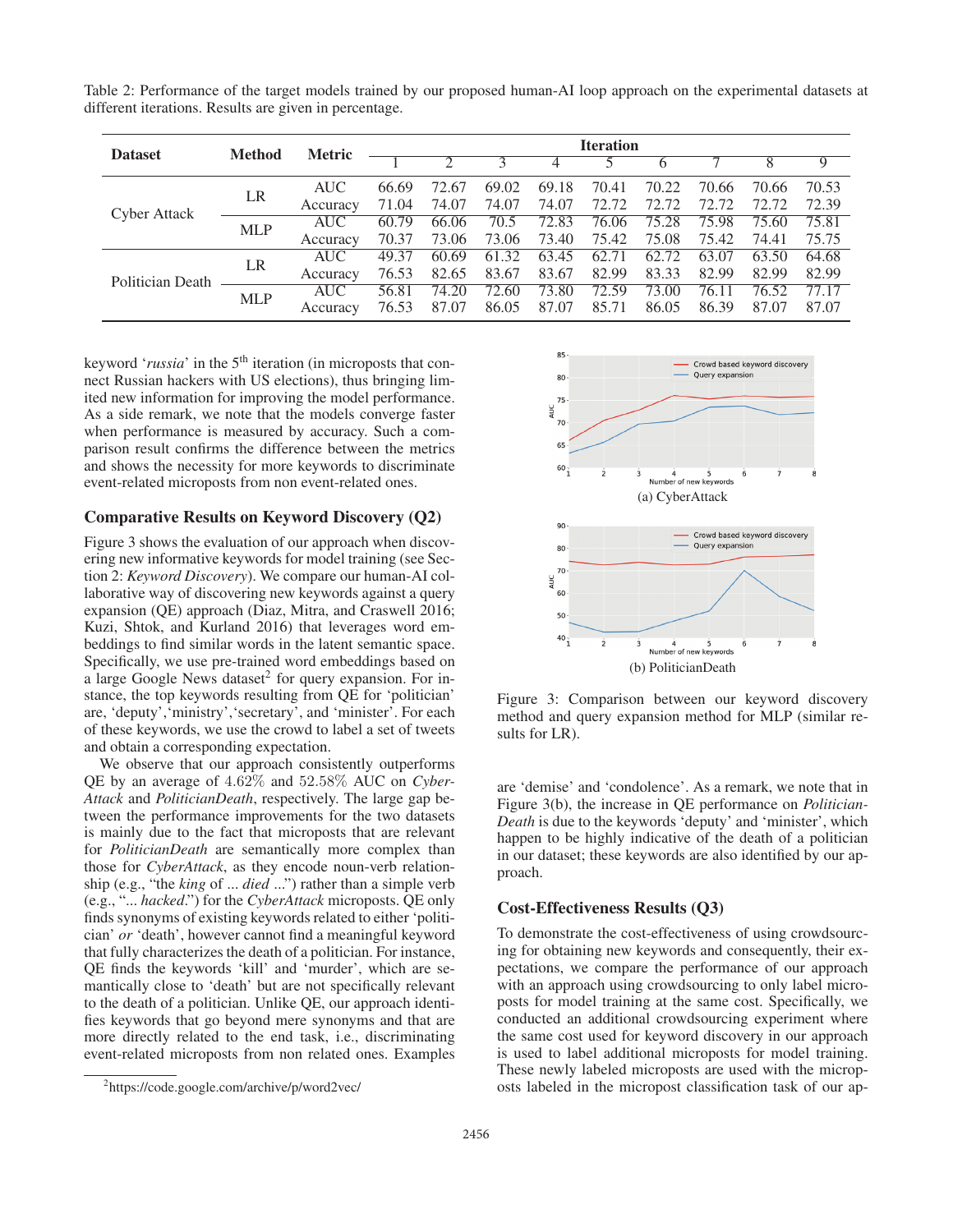proach (see Section 2: *Micropost Classification*) and the expectation of the initial keyword to train the model for comparison. The model trained in this way increases AUC by 0.87% for *CyberAttack*, and by 1.06% for *PoliticianDeath*; in comparison, our proposed approach increases AUC by 33.42% for *PoliticianDeath* and by 15.23% for *CyberAttack* over the baseline presented by Ritter et al.). These results show that using crowdsourcing for keyword discovery is significantly more cost-effective than simply using crowdsourcing to get additional labels when training the model.

#### Expectation Inference Results (Q4)

To investigate the effectiveness of our expectation inference method, we compare it against a majority voting approach, a strong baseline in truth inference (Zheng et al. 2017). Figure 4 shows the result of this evaluation. We observe that our approach results in better models for both *CyberAttack* and *PoliticianDeath*. Our manual investigation reveals that workers' annotations are of high reliability, which explains the relatively good performance of majority voting. Despite limited margin for improvement, our method of expectation inference improves the performance of majority voting by 0.4% and 1.19% AUC on *CyberAttack* and *PoliticianDeath*, respectively.

### 5 Related Work

Event Detection. The techniques for event extraction from microblogging platforms can be classified according to their domain specificity and their detection method (Atefeh and Khreich 2015). Early works mainly focus on open domain event detection (Benson, Haghighi, and Barzilay 2011; Ritter et al. 2012; Chierichetti et al. 2014). Our work falls into the category of domain-specific event detection (Bhardwaj et al. 2019), which has drawn increasing attention due to its relevance for various applications such as cyber security (Ritter et al. 2015; Chambers, Fry, and McMasters 2018) and public health (Akbari et al. 2016; Lee et al. 2017). In terms of technique, our proposed detection method is related to the recently proposed weakly supervised learning methods (Ritter et al. 2015; Chang, Teng, and Zhang 2016; Konovalov et al. 2017). This comes in contrast with fullysupervised learning methods, which are often limited by the size of the training data (e.g., a few hundred examples) (Sakaki, Okazaki, and Matsuo 2010; Sadri, Mehrotra, and Yu 2016).

Human-in-the-Loop Approaches. Our work extends weakly supervised learning methods by involving humans in the loop (Vaughan 2018). Existing human-in-the-loop approaches mainly leverage crowds to label individual data instances (Yan et al. 2011; Yang et al. 2018) or to debug the training data (Krishnan et al. 2016; Yang et al. 2019) or components (Parikh and Zitnick 2011; Mottaghi et al. 2013; Nushi et al. 2017) of a machine learning system. Unlike these works, we leverage crowd workers to label sampled microposts in order to obtain keyword-specific expectations, which can then be generalized to help classify microposts containing the same keyword, thus amplifying the utility of the crowd. Our work is further connected to the topic



Figure 4: Comparison between our expectation inference method and majority voting for MLP (similar results for LR).

of interpretability and transparency of machine learning models (Ribeiro, Singh, and Guestrin 2016; Lipton 2016; Doshi-Velez and Kim 2017), for which humans are increasingly involved, for instance for post-hoc evaluations of the model's interpretability. In contrast, our approach directly solicits informative keywords from the crowd for model training, thereby providing human-understandable explanations for the improved model.

# 6 Conclusion

In this paper, we presented a new human-AI loop approach for keyword discovery and expectation estimation to better train event detection models. Our approach takes advantage of the disagreement between the crowd and the model to discover informative keywords and leverages the joint power of the crowd and the model in expectation inference. We evaluated our approach on real-world datasets and showed that it significantly outperforms the state of the art and that it is particularly useful for detecting events where relevant microposts are semantically complex, e.g., the death of a politician. As future work, we plan to parallelize the crowdsourcing tasks and optimize our pipeline in order to use our event detection approach in real-time.

# 7 Acknowledgements

This project has received funding from the Swiss National Science Foundation (grant #407540 167320 Tighten-it-All) and from the European Research Council (ERC) under the European Union's Horizon 2020 research and innovation programme (grant agreement 683253/GraphInt).